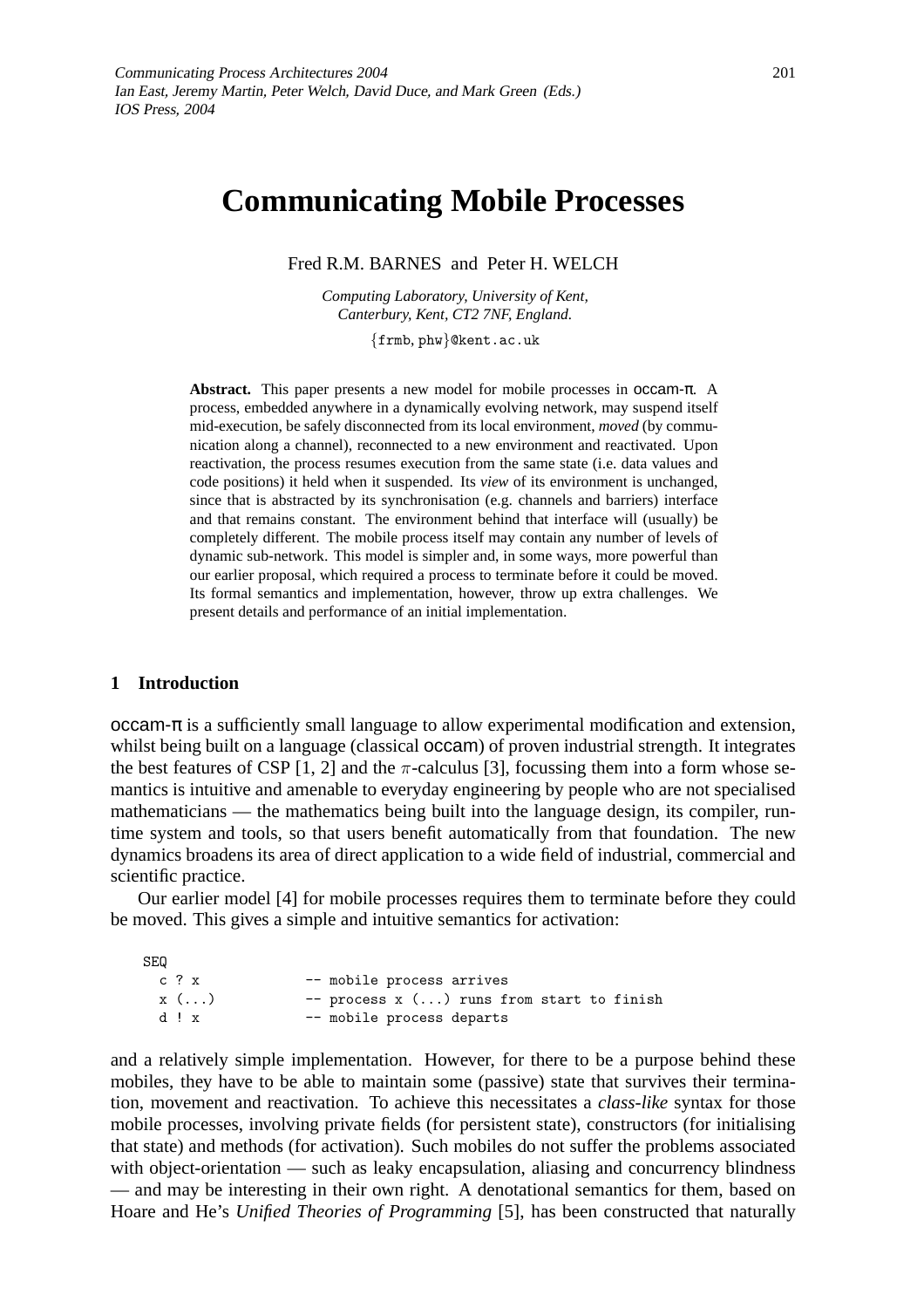supports system development and verification by refinement from formal specifications [6]. Accordingly, we are likely to combine this earlier model with the new one and we show in sections 2 and 3.1 below how this combination may be done cleanly. Readers unfamiliar with this earlier model may safely ignore these comparisons.

Our new proposal has a slightly less crisp semantics for mobile process activation:

| SEQ         |                                                  |
|-------------|--------------------------------------------------|
| c ? x       | -- mobile process arrives                        |
| $x(\ldots)$ | -- process x () runs from somewhere to somewhere |
| d!x         | -- mobile process departs                        |

where the *somewheres* are either the *start* of the process, a *suspension-point* or *termination*. The value of the process variable 'x', after it has been input, is (the CSP expression)  $P/t$ , where *P* is the original process and *t* is the trace it has executed so far (and elsewhere!).

Process types are as in [4] — just PROC header templates. A MOBILE process implementing such a type has an extra primitive it can invoke — 'SUSPEND'. When that happens, the activation '*early terminates*', retaining its state and program counters. This corresponds to a strong occam intuition: that it is very powerful to express process state as a combination of its data values *and* where it is in its code.

The process may now be moved by normal communication down a channel carrying its process type. It may then be reactivated by the receiving process, after plugging it into a local environment. The process resumes execution from where it suspended with its own state unchanged, but with its external synchronisations bound to the new environment<sup>1</sup>.

#### 1.1 Implementation Issues

When thinking how to support mobile processes a long time ago, we were concerned about the danger of race hazard between asking a process to suspend and its subsequent movement — how could we be sure it had really suspended (and was not in the middle of some crucial transaction with its current environment)? Note, however, the tenses in the abstract of this paper. Mobile processes have to SUSPEND themselves — they are not suspended by their environment, which would simply not be safe. External processes may ask a mobile to suspend, but the mobile must do it itself and may take its time. When it suspends, control automatically passes to the process that activated it, which may now safely move it.

We are particularly grateful to the insight Tony Hoare gave us for handling a mobile process that has gone parallel internally. Our earlier model handled this by waiting for full termination — i.e. a multi-way synchronisation on the termination event of all internal processes. So, treat SUSPEND also as a multi-way synchronisation bound to all the internal processes they *all* have to suspend for the whole mobile to suspend. For implementation, we just need a CSP event (an occam-π 'BARRIER') reserved in the workspace of any mobile process. To reactivate the mobile, all its suspended processes will be on the queue held by that event easy!

Well, not quite that easy. Processes — even mobile processes — are very lightweight mechanisms in occam-π and, currently, are not location independent. A complete occam- $\pi$  system is, of course, location independent but individual processes have many things addressed relative to the base of the whole system, not the individual process. Moving a process to a new memory space (or 'CLONE'-ing it) means that its workspace is allocated elsewhere and pointers will have to be adjusted. Moving processes across soft channels to a process in the same memory space is no problem.

<sup>&</sup>lt;sup>1</sup>The allowed parameters are restricted to synchronisation types only — e.g. channels and barriers (see section 2.2).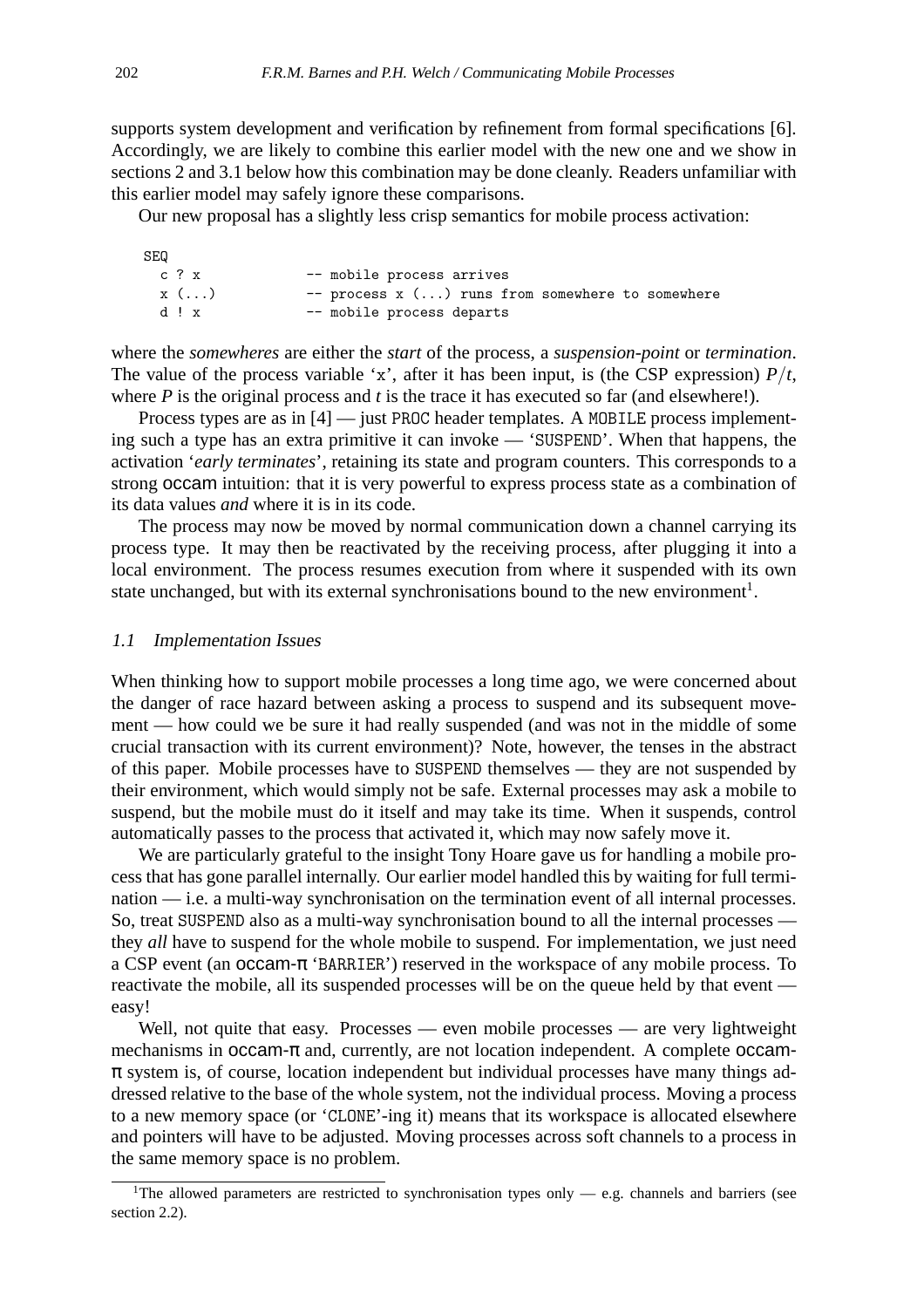Of course, we have to arrange a '*graceful*' suspension by all the processes within a mobile. If one sub-process gets stuck on an internal communication while all its sibling processes have suspended, we have deadlock. Fortunately, there is a standard protocol for safely arranging this parallel suspend  $-$  it's the same as arranging for parallel termination [7]. This is left for the mobile application to implement; it's not our concern as mobile process language designers. We will think about providing language support for such distributed decisions. But that is orthogonal to the issue of mobile processes.

#### 1.2 Structure of this Paper

Section 2 describes how mobile processes are declared, initialised and activated. The 'mobile' aspect of these mobile processes — i.e. moving them around a process network — is described in section 3.

Section 4 discusses some of the potential applications of this technology, with respect to existing "mobile agent" ideas and practice.

An overview of the implementation of these mobile processes is given in section 5. Section 6 draws some preliminary conclusions and lays out intended future directions for this work.

#### **2 Defining Mobile Processes**

Mobile processes may be defined in one of two ways. The first, described in [4], allow a single mobile process to support multiple *implementations* of *process-types*. That method of defining a mobile process allows the various implementations to share the state that persists between activations. That state must be declared outside of the individual implementations, however. Process-types provide the type system for mobile processes, and describe the interface to that process. For example:

PROC TYPE IO IS (CHAN INT in?, out!):

This declares a process-type called 'IO', whose implementations must match the 'PROC' style signature given, i.e. one INT input channel and one INT output channel — the formal parameter names need not match. Like other types in occam, two similarly structured but differently named process-types are not considered compatible.

The second method of defining a mobile process, described here, only allows a single implementation. This can be viewed as a 'shorthand' syntax for single-implementation mobile processes declared using the first method — and where there is no shared state. Instead of writing, for example:

```
MOBILE PROC integrate - earlier model
 ... persistent/shared state (in this case, empty)
 IMPLEMENTS IO (CHAN INT in?, out!)
   ... process body
:
```
we would instead write:

```
MOBILE PROC integrate (CHAN INT in?, out!) IMPLEMENTS IO -- new model
 ... process body
:
```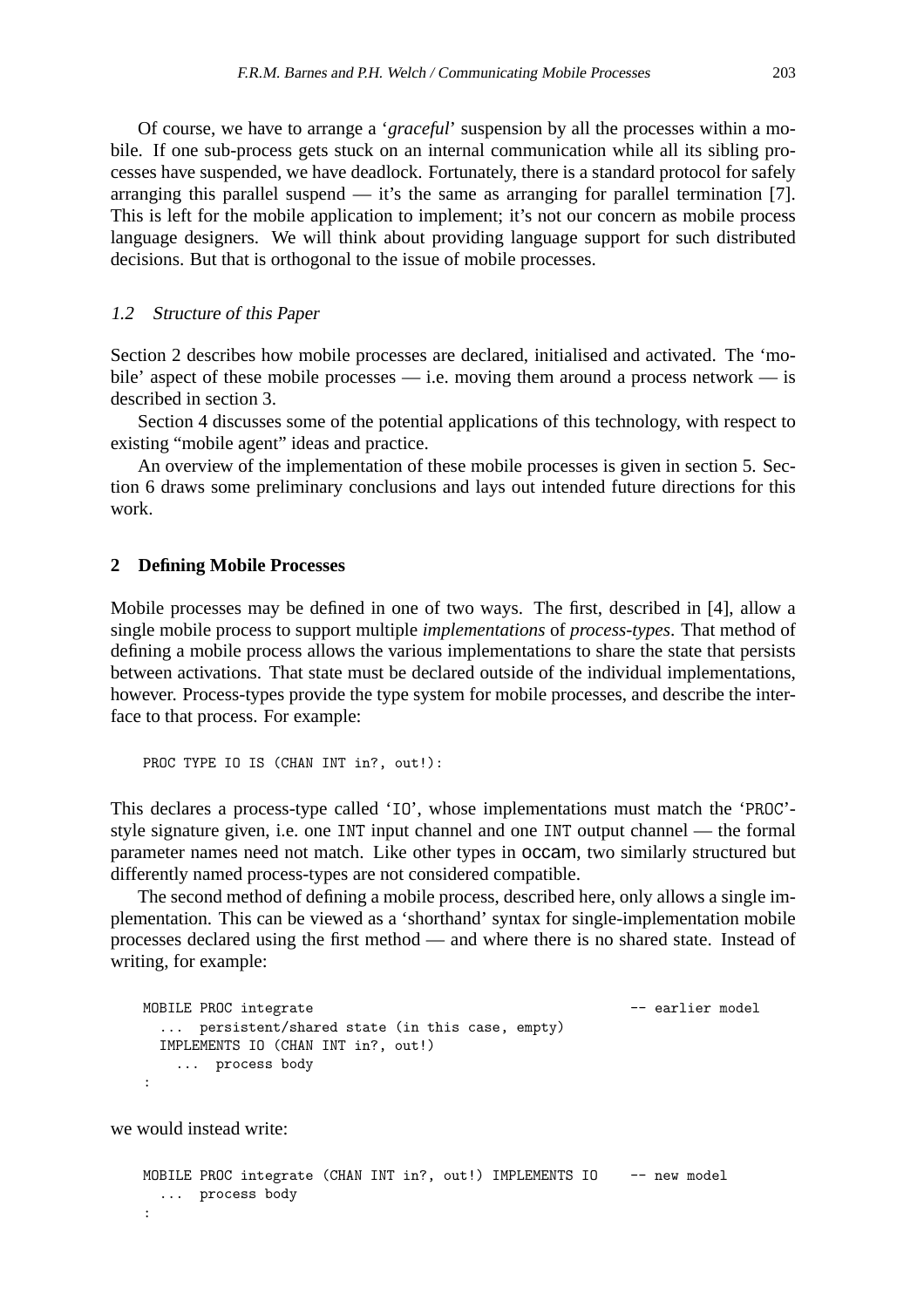Note that 'CONSTRUCT' blocks (section 2.1 and [4]) are not needed for these mobiles, since there is no shared or persistent state to initialise.

Furthermore, the "IMPLEMENTS IO", is not strictly required. The compiler can check this when a mobile process is allocated. It also permits a single mobile process to support multiple implementations, provided that the formal-parameters are compatible. For example:

```
MOBILE IO p:
SEQ
 p := MOBILE integrate
 ... process using p
```
The type of 'p' is always well-known —  $occam-\pi$  does not support type polymorphism thus the compiler can easily (and statically) check that 'IO' matches the formal parameters of 'integrate' at the point of its allocation (the 'MOBILE' assignment). The declaration of the mobile 'integrate' process might be simplified even further to an ordinary 'PROC' declaration. For example:

```
PROC integrate (CHAN INT in?, out!)
  ... process body
:
```
This allows any PROC to be *mobilised*, providing its interface matches the corresponding process-type. However, there are arguments that it may be good programming practice always to include an 'IMPLEMENTS' when declaring a mobile process — as well as identifying explicitly that the process is 'MOBILE'. We may specifically require the latter to enable some optimisations planned for later stages of our implementation.

## 2.1 Allocating Mobile Processes

As shown above, mobile processes are dynamically allocated using a special form of assignment. This follows in a similar way to other 'MOBILE' allocations, e.g. for dynamic mobile arrays [8] and mobile channel-types [9, 10]. The 'fuller' version of mobile processes (described in [4]) requires the separately declared and persistent state to be initialised using a 'CONSTRUCT' block. This is called at the point of allocation, passing any parameters given. For example, consider the following mobile process definition:

```
MOBILE PROC integrate
 INT total: -- persistent state
 CONSTRUCT (VAL INT i)
   total := i
 IMPLEMENTS IO (CHAN INT in?, out!)
   ... process body
:
```
A variable of the 'IO' type could be allocated with:

```
MOBILE IO p:
SEQ
 p := MOBILE integrate (0)
  ...
```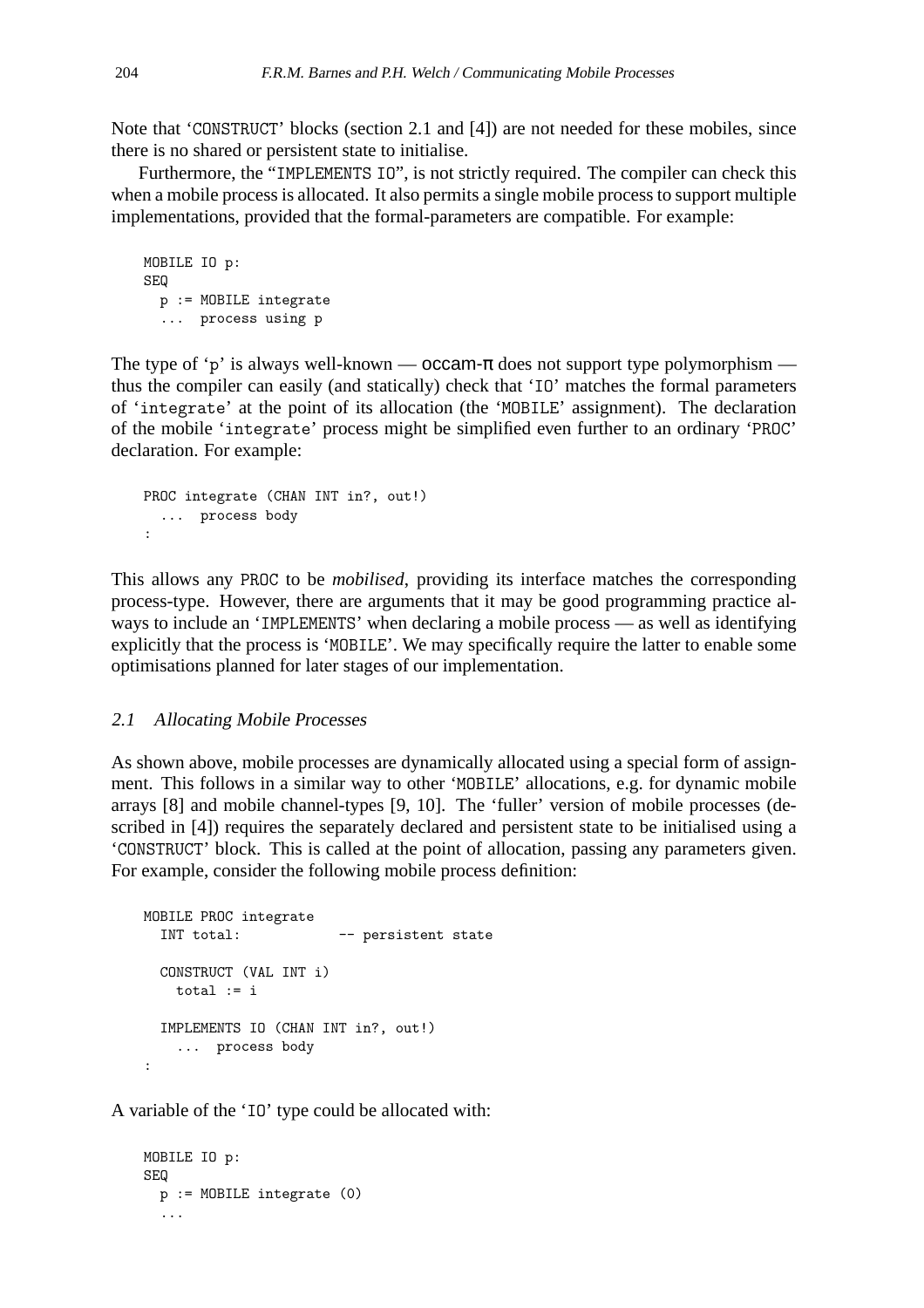The simplified version of mobile processes presented here does not need this type of allocation. Allocation is simply "p := MOBILE integrate", without any parameters. Initialisation of any internal state follows the normal (and natural) pattern of being the first thing the process does the first time it is activated

Following the allocation of a mobile process, the process variable ('p' in the above code fragment) is used purely in terms of its process-type (e.g. 'IO'), not the process that created it (e.g. 'integrate'). The only data relating to 'integrate' stored inside 'p' are the process entry-point, run-time memory requirements and a pointer to a 'workspace-map' for the process. These are, of course, not the concern of the programmer using these mobiles. Details are covered in section 5.

Figure 1 shows this process ('p') from its own point of view. The channels are not real channels as such, rather they are placeholders for channels that will be "plugged in" when the process is activated — discussed in the following section.



Figure 1: Value of mobile process variable 'p' after allocation of 'integrate'

# 2.2 Activating Mobile Processes

Mobile processes are *activated* by applying the process variable to a set of local arguments. This binds the mobile process to a *local* environment for the duration of the activation. For example:

```
CHAN INT to.p, from.p:
PAR
 local.environment (to.p!, from.p?, ...)
 MOBILE IO p:
 SEQ
    ... p acquires some value
    p (to.p?, from.p!)
    ...
```
Figure 2 shows this mobile process active and connected to a local environment.



Figure 2: Active mobile 'integrate' process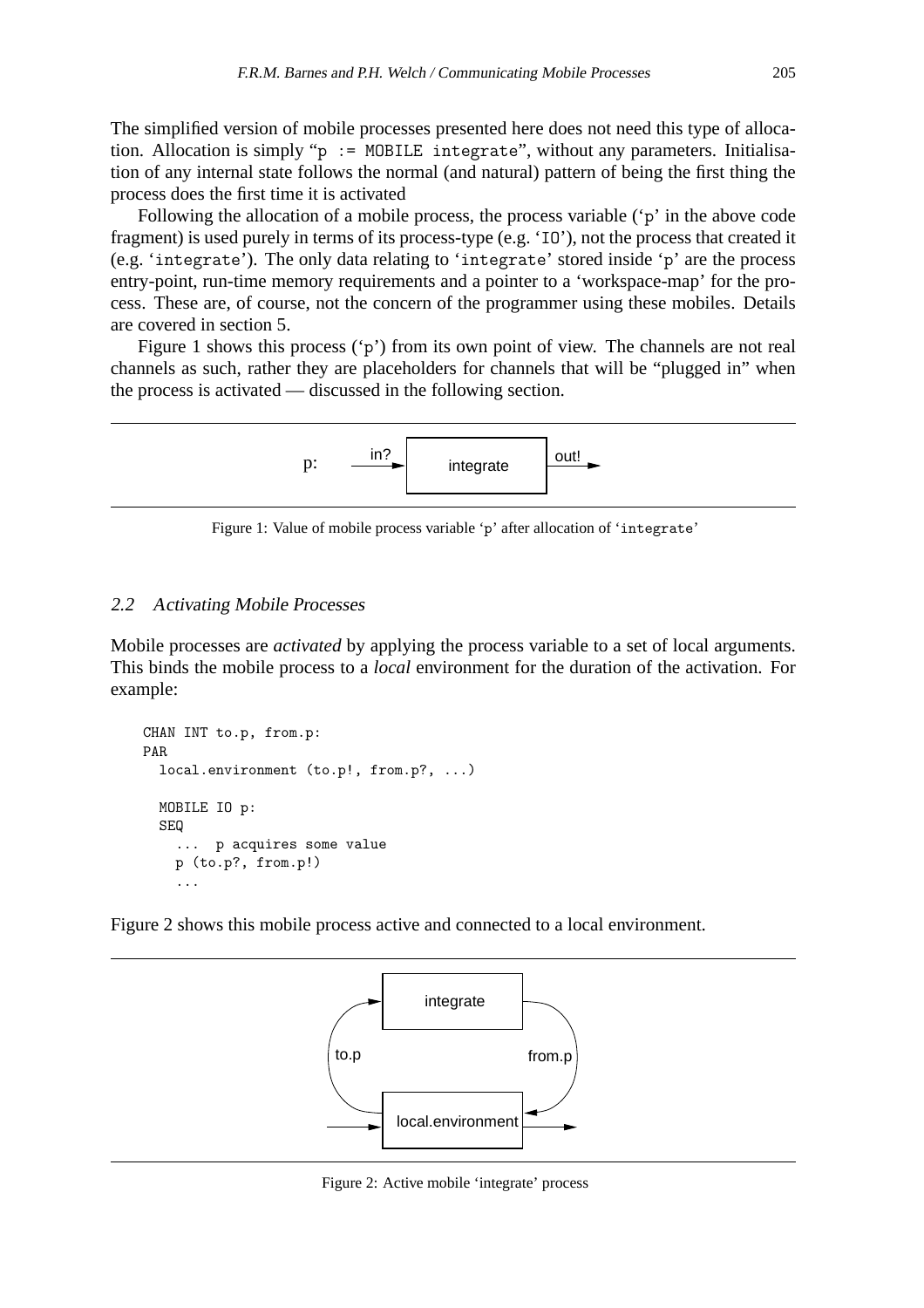# **3 Communicating Mobile Processes**

Mobile processes in occam-π follow the semantics of existing mobiles — they are *moved* rather than *copied*, when assigned or communicated. They also share parts of the existing implementation for mobiles (section 5).

Figure 3 shows an example process network containing two processes connected by a channel. In this example, the channel carries mobile processes:

```
CHAN MOBILE IO c:
PAR
  A (c!)B (c?, ...)
```


Figure 3: Process network for communicating mobile processes

The 'A' and 'B' processes are implemented such that 'A' creates a new mobile process and communicates it to 'B', that then activates it. For example:

```
PROC A (CHAN MOBILE IO p.out!)
 MOBILE IO p:
 SEQ
    p := MOBILE integrate
    p.out ! p
    -- p is no longer defined
:
                                     PROC B (CHAN MOBILE IO p.in?, p.out!,
                                              CHAN INT in?, out!)
                                       MOBILE IO v:
                                       SEQ
                                         p.in ? v
                                         v (in?, out!)
                                         p.out ! v
                                          -- v is no longer defined
                                      :
```
Note that the 'B' process is unaware of the actual implementation — it only knows how to connect with the process (given by the 'IO' process-type). This is one reason why it may turn out to be good programming practice to indicate explicitly what process-type a mobile process implements (e.g. "IMPLEMENTS IO"). That way, 'B' can at least be sure that the process it has in its 'v' variable is one that was intended to implement 'IO' — as opposed to a process whose interface is structurally the same, but whose behaviour is entirely different (as that could lead to deadlock when interfacing with the process). Section 3.2 examines this in more detail.

## 3.1 Suspending Mobile Processes

A serial implementation of 'integrate' involves a "WHILE TRUE" loop. For a mobile process, this would normally mean that once activated the process would never terminate. For most applications of such a mobile, this would be undesirable.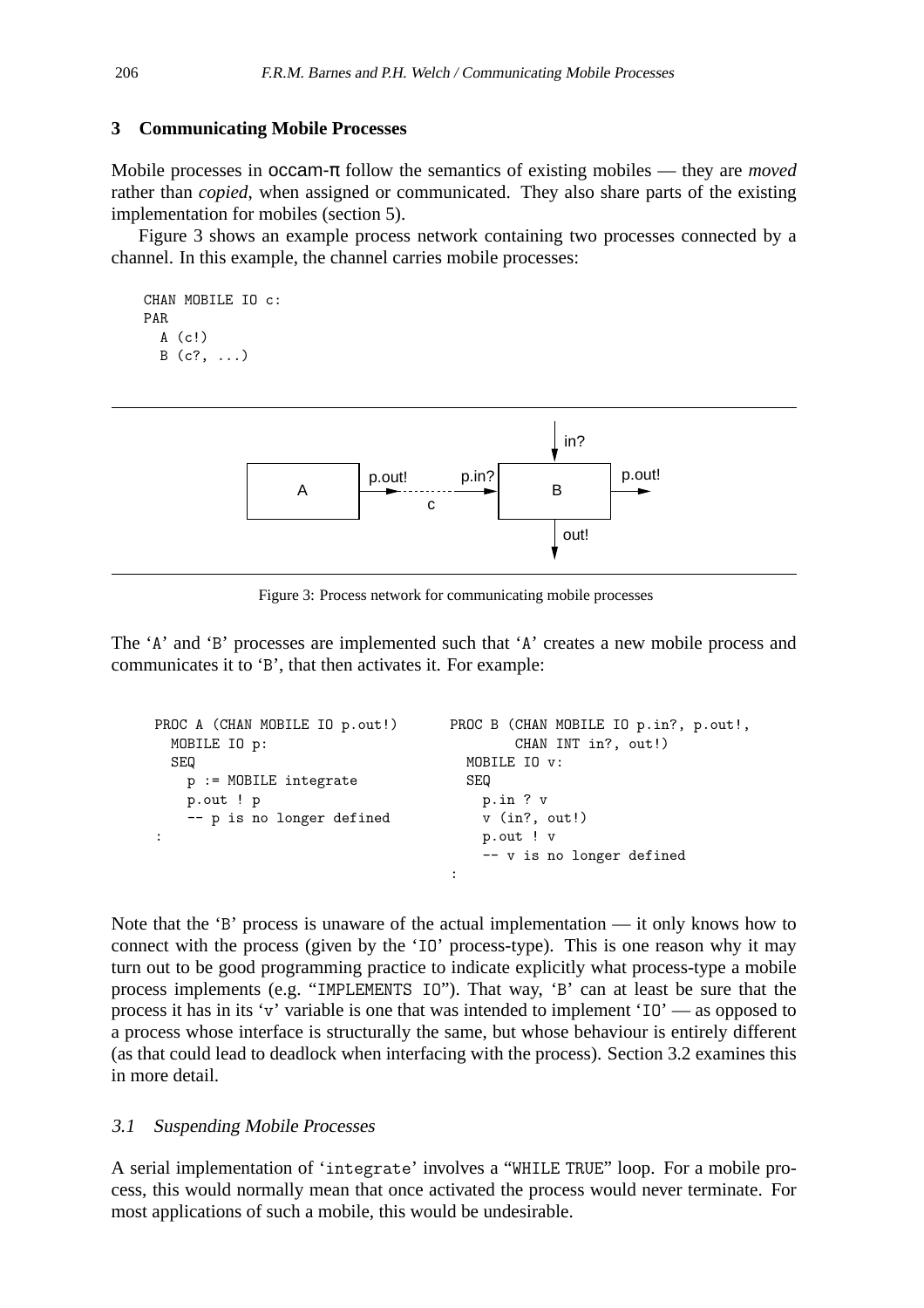The mobile processes described in [4] support suspend/resume through explicitly persistent state that survives termination and re-activation. For example:

```
PROC TYPE IO.SUSPEND IS (CHAN INT in?, out!, CHAN BOOL suspend?):
MOBILE PROC integrate.suspend.0
 INT total: -- persistent state
 CONSTRUCT () -- simple constructor
   total := 0IMPLEMENTS IO.SUSPEND (CHAN INT in?, out!, CHAN BOOL suspend?)
   INITIAL BOOL running IS TRUE:
   WHILE running
     PRI ALT
      BOOL any:
       suspend ? any
        running := FALSE
       INT v:
       in ? v
        SEQ
          total := total + v
          out ! total
```
:

This is adequate for many purposes, even though the syntax is slightly cumbersome. One of the reasons for defining mobile processes this way is so that state may be shared between several implementations — this 'integrate.suspend.0' has only one. There is a further, more subtle, problem however — if the mobile process goes parallel internally, those parallel processes must be shut-down before the mobile process can terminate.

The mobile processes described here, which need no special support for persistent state, cannot suspend through termination — all its state would go out of scope and be lost! Instead, a mechanism for explicitly suspending a process mid-execution is provided. The above process, for example, now becomes:

```
MOBILE PROC integrate.suspend.1 (CHAN INT in?, out!, CHAN BOOL suspend?)
IMPLEMENTS IO.SUSPEND
 INT total:
 SEQ
   total := 0WHILE TRUE
     PRI ALT
       BOOL any:
       suspend ? any
         SUSPEND -- suspend process
         -- re-activates here
       INT v:
       in ? v
         SEQ
          total := total + v
           out ! total
:
```
If control reaches the SUSPEND line, the process suspends execution, retaining all local state and its resumption address (in much the same was as it does when de-scheduled) but returns control to its invoking process. The invoking process may communicate the mobile to a new location, where the receiving process may re-activate it by invocation on its own set of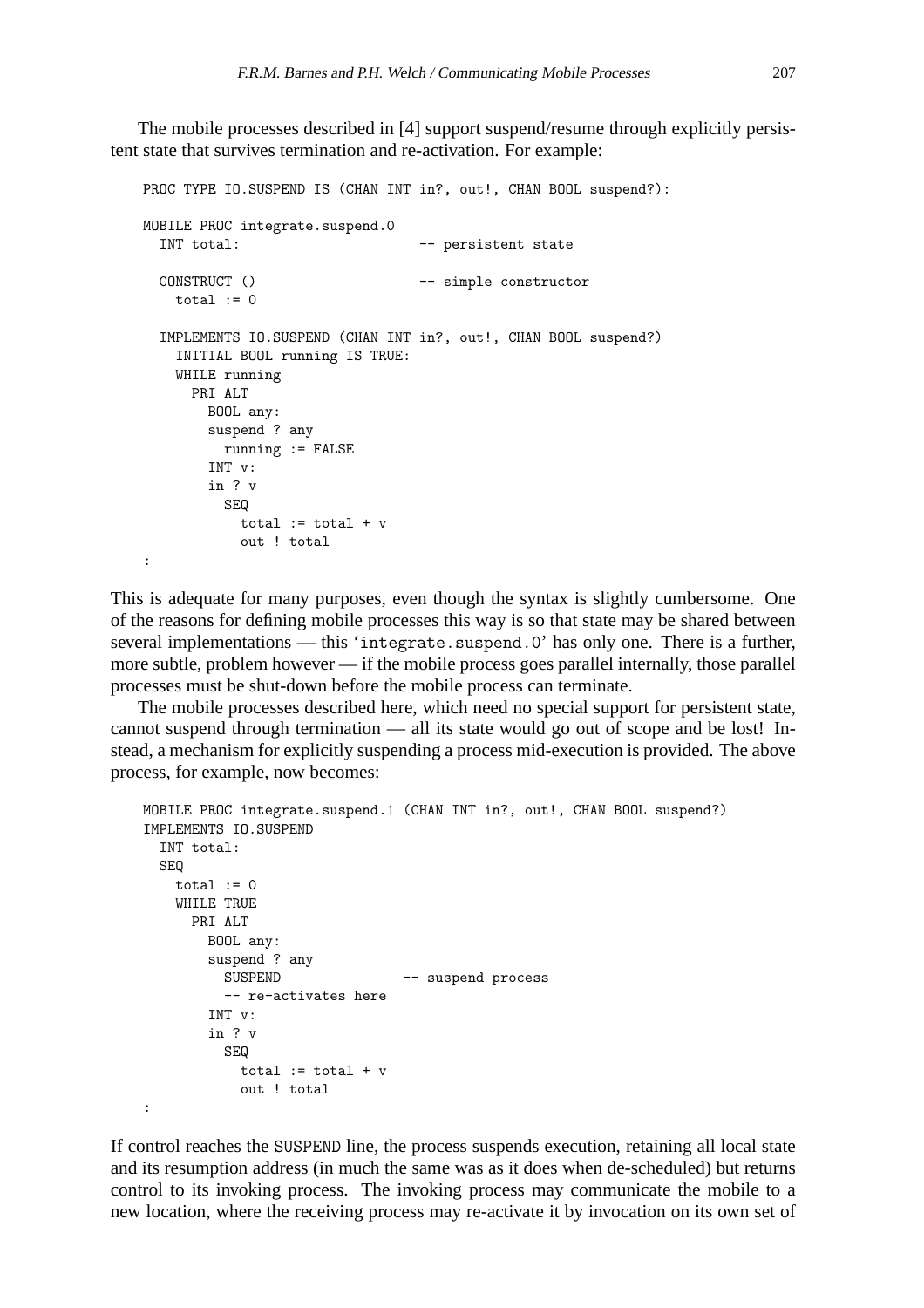arguments. The mobile then resumes execution from where it suspended with its local state unchanged. The channels bound to its parameters will (usually) be different — but that is of no concern to the mobile, whose semantics are defined with respect to its parameters and not the actual arguments supplied.

We believe that the mechanism for 'integrate.suspend.1' is a little clearer and more natural than that for 'integrate.suspend.0'.

## 3.2 Mobile Contracts

PROC TYPE interfaces define only the *connections* that are required and offered by the mobile. They do not define *how* those connections are used nor, indeed, how the values generated by the mobile relate to values received. We have just described three levels of specification that refine each other: the most general being the *Connection* (defined by the PROC TYPE), then the *Contract* (definable by a CSP specification of the behaviour of the mobile in terms of the events parameterised by its PROC TYPE), and finally the *Function* (definable by a Z specification of the mobile as a state machine). These all integrate nicely into the Circus algebra of Woodcock et al. [11].

For the safety of both the mobile process itself and its hosting environment, a *Connection* specification is insufficient. For flexibility, a *Function* specification is too constraining — we want to allow differently functioning mobiles (e.g. with successive bug-fixes) to be delivered to and activated in any host environment. Otherwise, mobile processes offer nothing new; we could have a static (conventional) process and just move around passive data.

A *Connection* interface is insufficient because the hosting environment needs to be sure that a mobile process will behave properly when invoked (connected) to its local environment — i.e. that it will not cause deadlock or livelock, will not starve any local processes of its attention and will suspend when asked. Of course, reciprocal promises by the hosting environment are equally important to the mobile. We call those promises a *Contract*.

CSP is sufficiently rich to enable the specification of such good behaviours. Model checkers (such as FDR [12]) are sufficiently powerful to check that *Contract* conforming hosts and mobiles will indeed be safe.

We are looking to boost the PROC TYPE of a mobile to include such a contract. For example, a contract on 'IO.SUSPEND' might be that it is a *server* on its 'in?' and 'suspend?' channels, responding to an 'in?' with an 'out!' and to a 'suspend?' with *suspension*. This could be strengthened to indicate its priorities for service. Or weakened to specify just its traces. Or weakened further to require only that the number of 'in?' events in a trace can never be less than the number of 'out!' events and that a 'suspend?' may only occur when the number of 'in?' events equals the number of 'out!' events.

A behaviour we may want to prohibit in such a *Contract* is that of a 'suspend?' (and, therefore, suspension) occurring in-between an 'in?' and its corresponding 'out!'. That way the host environment will know that the mobile will not suspend with an answer outstanding<sup>2</sup>.

Without such a contract, an 'IO.SUSPEND' mobile could arrive that always refuses its 'kill?' channel (and could never be removed by its host!) or starts with an 'out!' (and deadlocks with its host!).

We are considering extending the definition of PROC TYPEs to include some level of contract that the compiler can verify against implementing mobiles — but this is outside the scope of this paper. We note that these notions of behavioural contract would be valuable for *all* PROCs, mobile or not mobile.

 $2$ Note that this behaviour is honoured by 'integrate.suspend.1' above.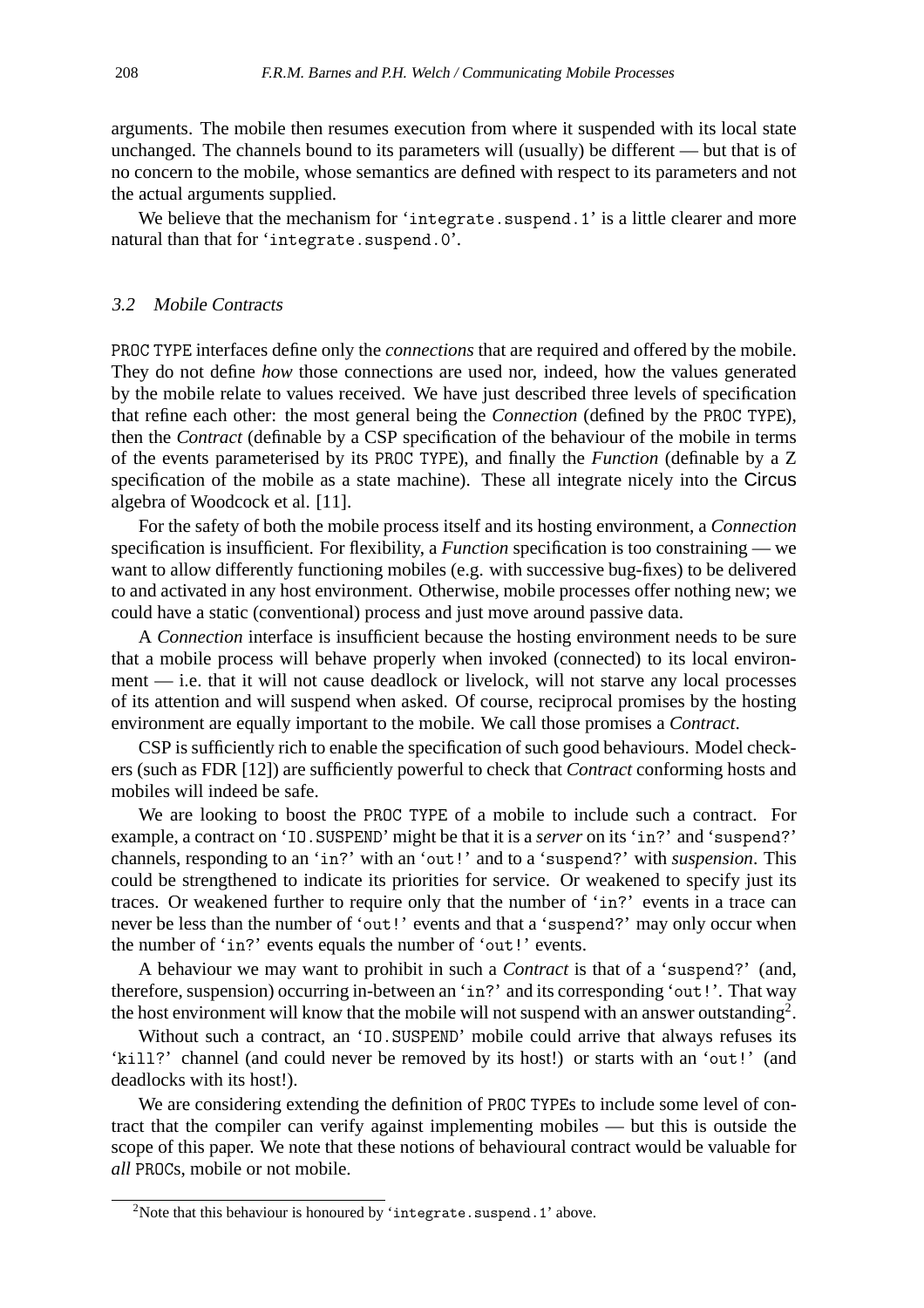## 3.3 Suspending Mobile Networks

The 'IO.SUSPEND' implementing processes given above are toy examples, but they illustrate mobiles that offer services and gather information. They have also been chosen because their base function (a running-sum integrator) can be implemented as a simple feedback network of *stateless* processes — and is a common teaching example.

We use it here to illustrate suspending a mobile that has gone parallel. The *graceful termination* [7] algorithm can be modified to provide secure distributed suspension. However, that algorithm was not concerned with saving state information — it was only concerned with termination for which the subsequent state of the processes was irrelevant! Here, we must take care to preserve state (in this case, the running total) *and* to honour a minimum level of the contract described in the previous section (i.e. that suspension must not come between an 'in?' and its matching 'out!').

There are many ways to to do this, figure 4 shows one.



Figure 4: Suspendable parallel mobile integrator

The code for this parallel version of the integrator is:

```
PROTOCOL OK.INT IS BOOL; INT:
MOBILE PROC integrate.suspend.2 (CHAN INT in?, out!, CHAN BOOL suspend?)
IMPLEMENTS IO.SUSPEND
 CHAN OK.INT a, b, c:
 CHAN INT d:
 PAR
    suspend (in?, kill?, a!)
   plus.suspend (a?, d?, b!)
   delta.suspend (b?, c!, out!)
   prefix.suspend (0, c?, d!)
:
```
The 'OK.INT' protocol tags INTs with a boolean, indicating whether the data carried is a *suspend* signal or *live* data. All sub-processes in the network remain stateless. The feedback loop holds the state of the whole mobile network — even during suspension (the propogating *suspend* signal carrying that state). Channel 'd' could have been 'OK.INT' as well. However, since 'prefix.suspend' only ever outputs *live* data, this has been optimised to just 'INT'.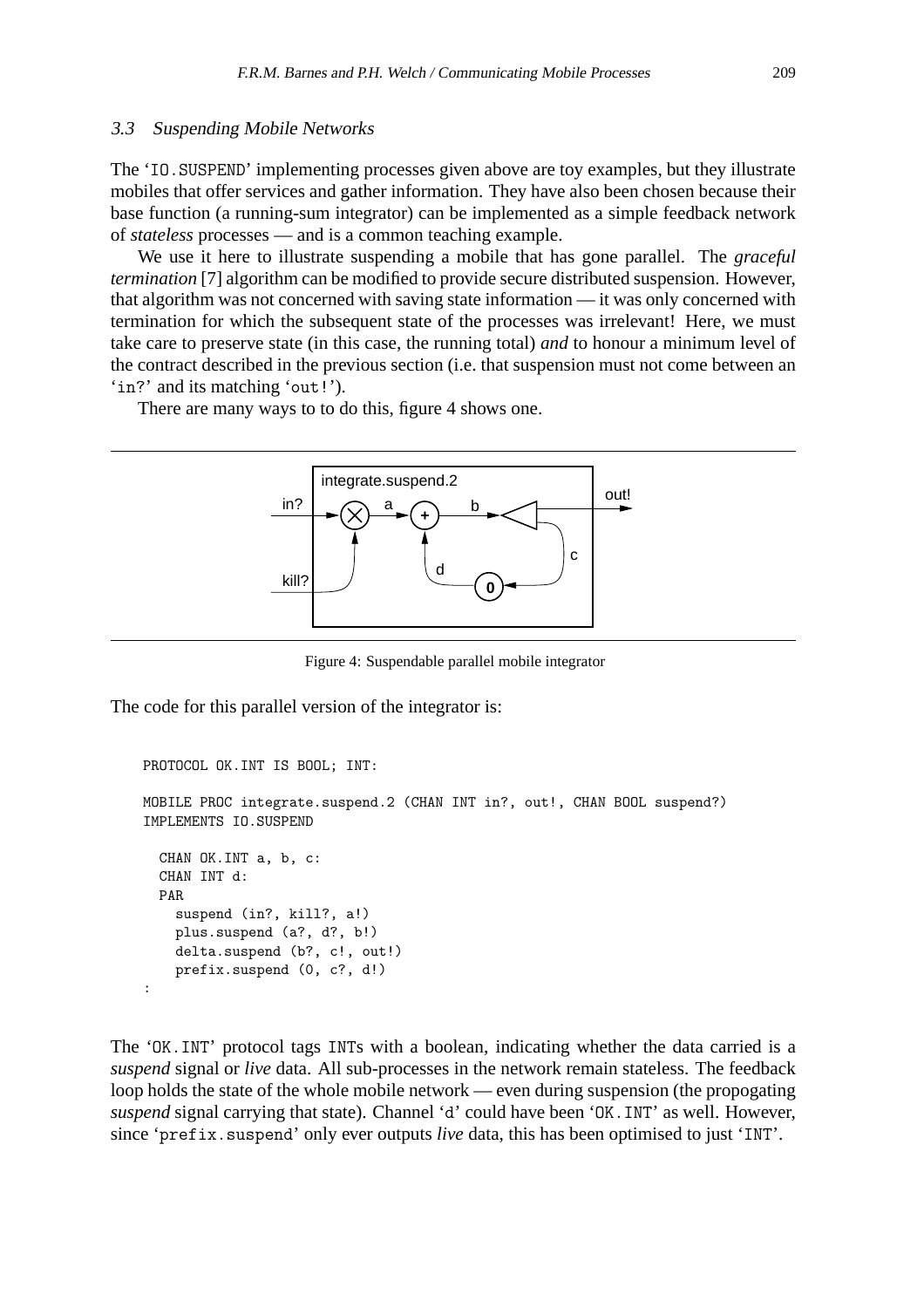The 'suspend' process monitors its inputs and reacts in an obvious way:

```
PROC suspend (CHAN INT in?, CHAN BOOL kill?, CHAN OK.INT out!)
 WHILE TRUE
   PRI ALT
     BOOL any:
     kill ? any
       SEQ
        out ! FALSE; 0 -- suspend signal
        SUSPEND
     INT x:
     in ? x
      out ! TRUE; x -- live data
:
```
Note that it prioritises its service in the same way as the serial (and stateful) 'integrate. suspend.1'. The 'plus.suspend' is a simple modification to the standard adder process:

```
PROC plus.suspend (CHAN OK.INT in.0?, CHAN INT in.1?, CHAN OK.INT out!)
 WHILE TRUE
   BOOL b:
   INT x.0, x.1:
   SEQ
    PAR
      in.0 ? b; x.0
      in.1 ? x.1
    IF
      b - live data received
        out ! TRUE; x.0 + x.1 -- send live data
      TRUE -- suspend signal received
        SEQ -- send suspend signal ...
         out ! FALSE; x.1 -- (carrying the running-sum)
         SUSPEND
:
```
Note: the graceful termination algorithm requires waiting for the 'kill' signal to return, discarding other data that arrives. For this application, we know that no other data exists, so that only the suspend signal would return. That return has been optimised away here. This also means that this component does not need to remember the running-sum state ('x.1') and remains stateless. The remaining processes now write themselves:

```
PROC delta.suspend (CHAN OK.INT in?, out.0!, CHAN INT out.1!)
 WHILE TRUE
  BOOL b:
   INT x:
   SEQ
    in ? b; x
    IF
      b -- live data received
       PAR
         out.0 ! TRUE; x -- send live data
         out.1 ! x -- send data
      TRUE -- suspend signal received
       SEQ -- send suspend signal ...
         out.0 ! FALSE; x -- (carrying the running-sum)
         SUSPEND
:
```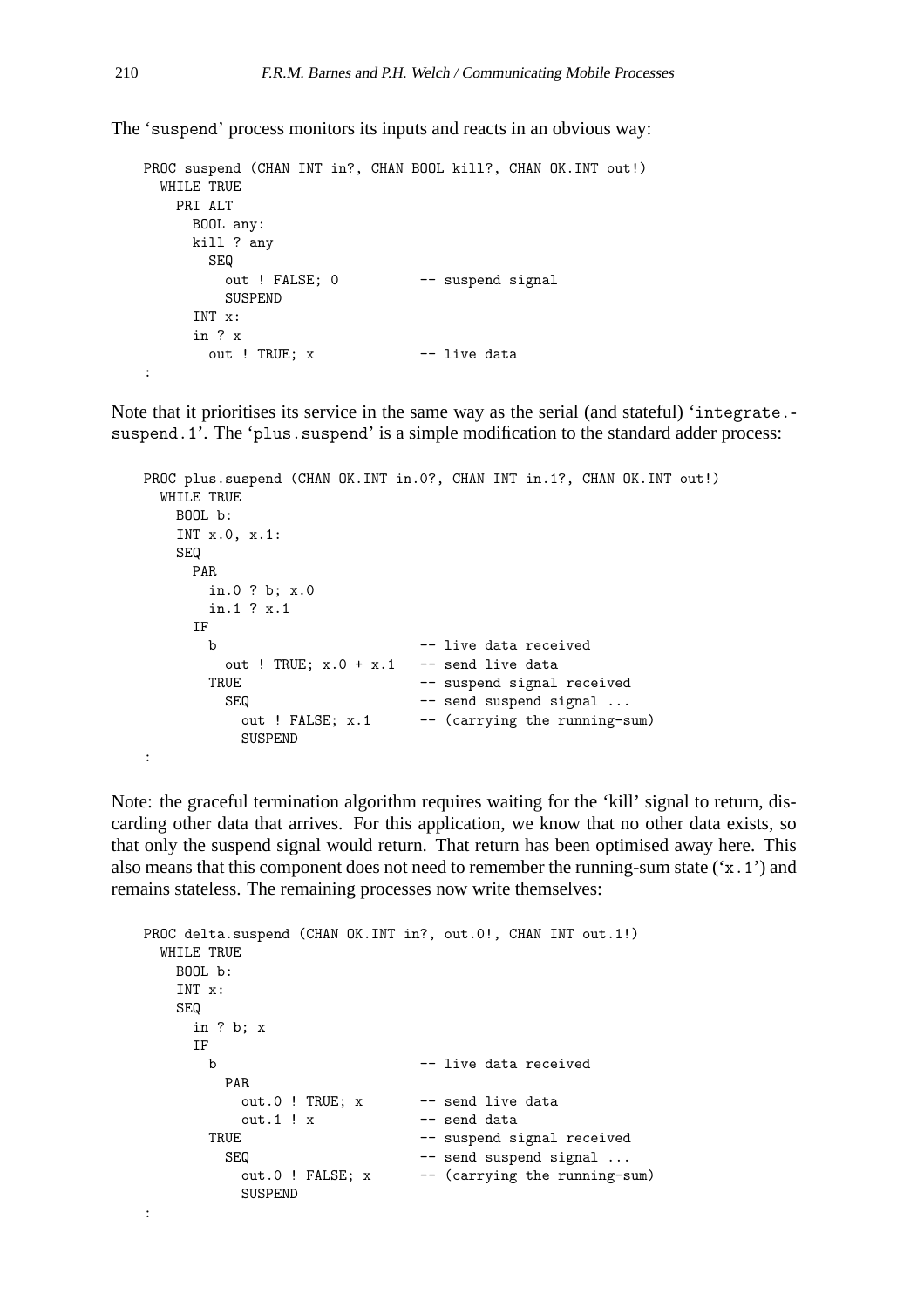```
PROC prefix.suspend (VAL INT n, CHAN OK.INT in?, CHAN INT out!)
 SEQ
   out ! n
   WHILE TRUE
    BOOL b:
    INT x:
    SEQ
      in ? b; x
      IF
       b -- live data received
         SKIP
       TRUE -- suspend signal received
         SUSPEND
      out ! x -- send data
:
```
So, the running-sum state is actually held in 'prefix. suspend' when the mobile network is moved. From the point of view of 'prefix.suspend' it is *stateless* — i.e. it retains no data between its cycles. Within each cycle, it just reacts to the input received with an output albeit with a suspension point in-between, depending on the type of input received.

The 'integrate.suspend.2' mobile network gracefully suspends when its environment offers a 'suspend' signal. It does this without deadlocking (which would certainly occur if the sequence of output communication and suspension were reversed in any of its component processes). In fact, the output and suspend operations could safely be run in PAR by all sub-processes *except* for 'prefix.suspend' (where deadlock would result since the output would never be accepted).

This shows the care that needs to be taken in devising and implementing a safe suspension of all processes in a mobile network. However, this is a different responsibility from the actual mobile suspend mechanism. Responsibility for the former rests, for the moment, on the application engineer. We are investigating design (and, hopefully, language) rules to assist.

Finally, we note that initiation of a SUSPEND need not only come from the environment of the mobile. It could be a unilateral decision by the mobile itself (subject, of course, to satisfying any declared behavioural contract with its current environment) or initiated by the mobile and negotiated with its environment.

# **4 Applications**

The most commonly understood meaning of the term "mobile agent" is primarily that of code and data mobility, as described by White in [13]. The main focus of which is on mobility of code and data between nodes in a distributed system, and where the infrastructure for handling mobile agents is provided largely by the application and libraries, not by the language itself. As noted by Jansen and Karygiannis in [14], there are many security issues relating to mobile agents, that should be addressed by any system wishing to support these agents. Generally, these can be divided into two categories — those that relate to the environment (e.g. admittance of an agent for execution) and those that relate to the agent (e.g. its interaction with the environment once 'connected').

The mobile processes of occam- $\pi$  can provide an equivalent functionality<sup>3</sup>. Furthermore, mobile processes offer a comparatively secure implementation, as a direct consequence of using the occam- $\pi$  language. For example, there is no way mobiles can access resources

 $3$ At the time of writing, there is no support for migration of mobile processes over networks. We hope to implement this in the near future, however (section 6).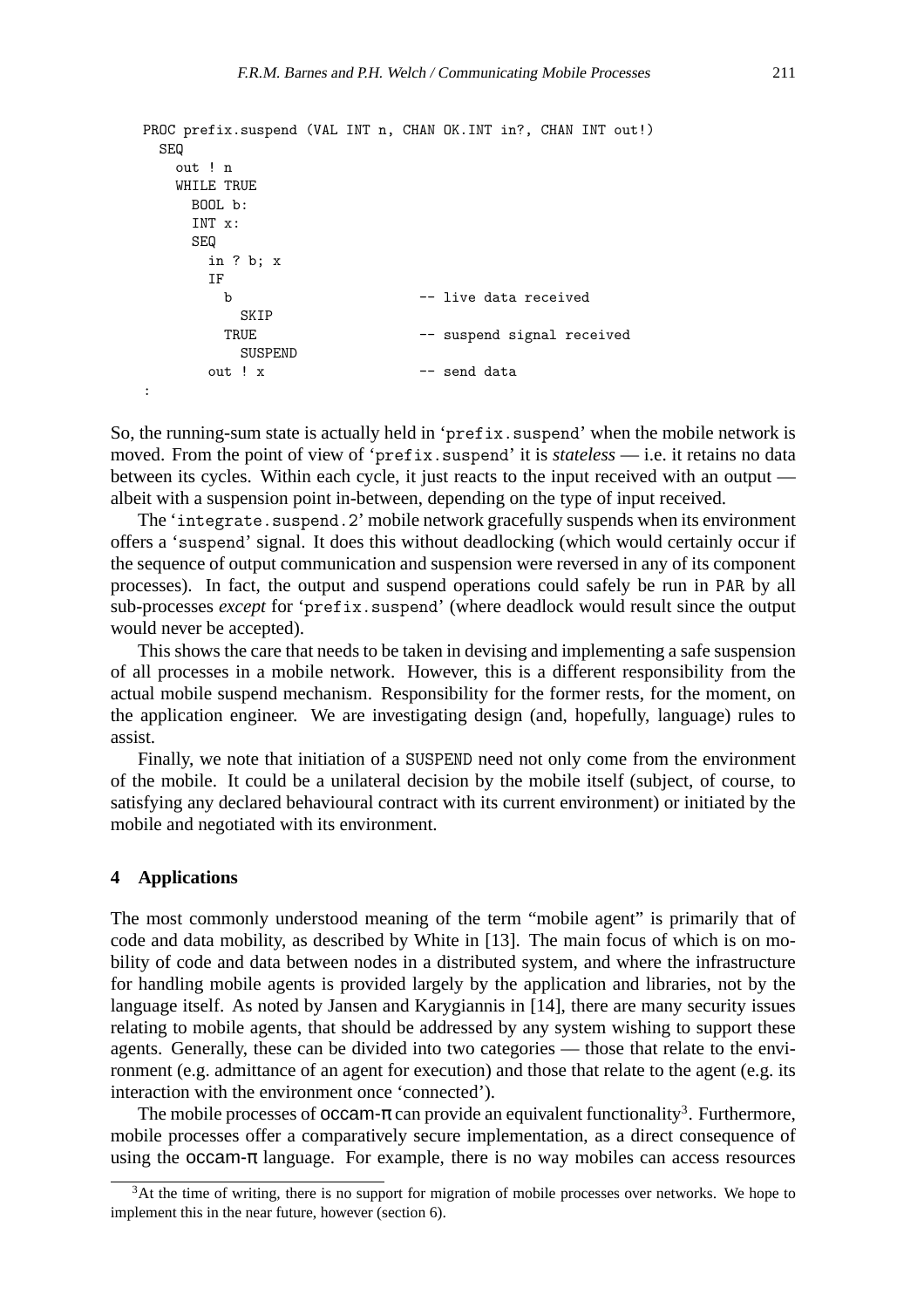to which their hosts do not explicitly provide connection. Connection and activation of the mobile is wholly under the control of the host.

# 4.1 Mobile Agents and Agent Platforms

Within the wider "mobile agent" community, an *agent* is the mobile (as expected), and an *agent platform* is the environment in which that mobile agent executes. This maps cleanly onto occam- $\pi$  — agents are mobile processes and the agent platform is any process that activates a mobile. Mobile processes may also activate other mobiles, becoming "agent platforms" themselves.

The agent platform exists for two main purposes: firstly, to allow agents to interact with the system providing the agent platform; secondly, to allow agents to interact with each other.  $occam-\pi$  can support both types of interaction easily. When activated, mobile processes attach to the local environment (providing 'agent – platform' interaction), and that environment may allow agents to interact with each other (providing 'agent – agent' interaction). Within occam-π, agents may also form links directly between each other — the platform then serves as a mechanism to allow agents to find each other.

Figure 5 shows an example mobile agent system, where the 'platforms' could either be processes in a single system, or distributed over a network. Within the scope of other research (investigation and modelling of nanite assemblies on a grand scale) we are exploring systems containing millions of 'agent' processes and 'platforms'.



Figure 5: Example mobile agent system

In such systems, each 'platform' is a process constructed into a *matrix* of processes defining the topology of the space over which mobile agent processes roam. The matrix nodes are (mostly passive) servers, in touch with neighbouring nodes and on which arriving agents register. An agent attaches to one matrix node at a time, through which it can sense the presence of other agents and, hence, connect and interact as it chooses (using agent-specific protocols to avoid deadlock).

Matrix-agent protocols will be generic. Agents may enrol and resign from local (or global) barrier synchronisations to maintain a sense of time — as well as move and reproduce according to their own rules. Matrix nodes may also have their own agenda, allowing them to be pro-active in reshaping the space they define (e.g. through the creation of worm-holes) for more exotic environments.

We want to investigate the emergent properties of the system as a whole, rather than the behaviour of individual processes. This will require very large numbers of mobile processes — our current aspirations are for the order of  $10^8$  processes. The usefulness of networked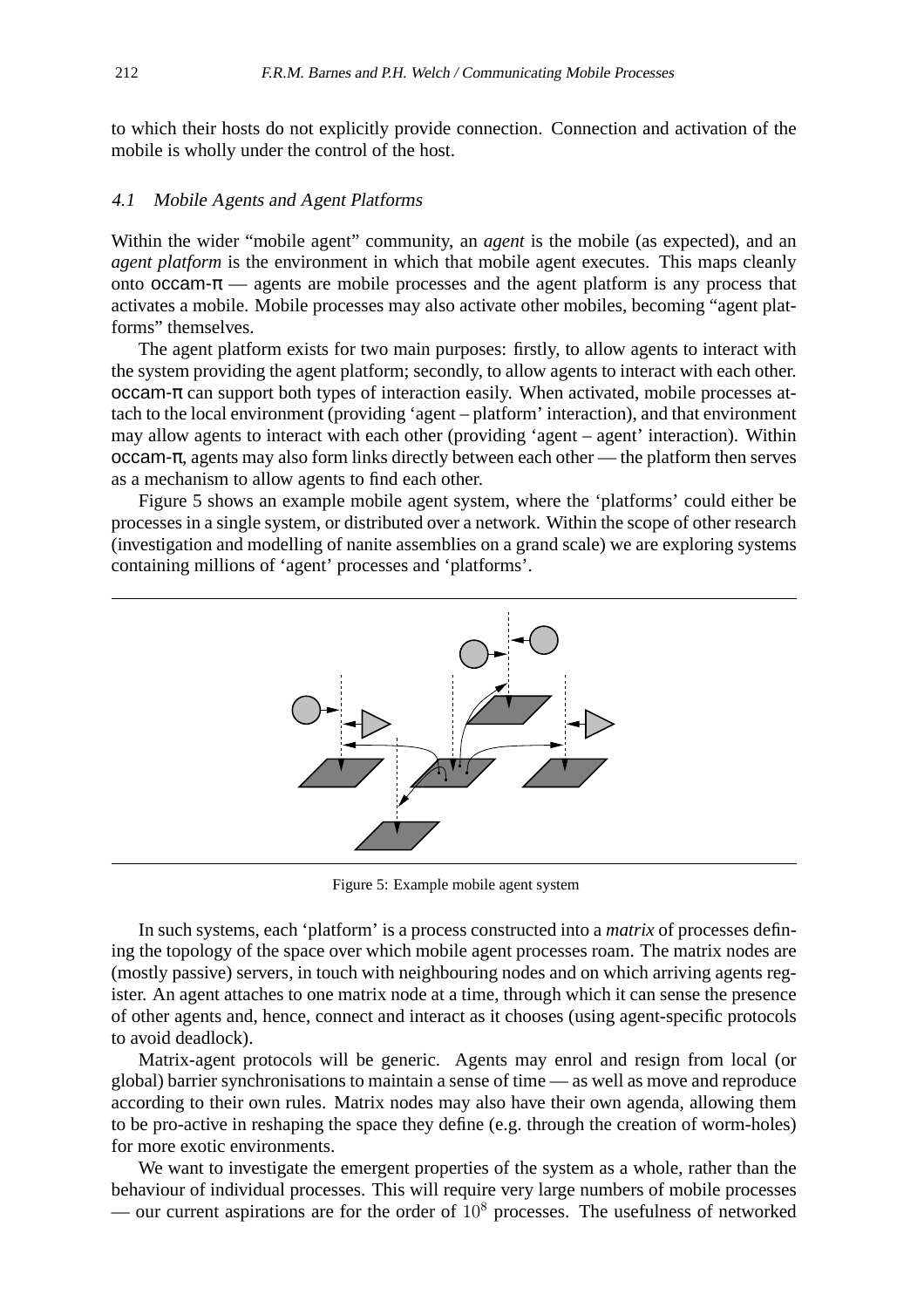distribution here is in increasing the overall size of the system. However, we have to take care to minimise the effects of latency as processes migrate between nodes.

Another practical example of the use of mobile agents in distributed systems is in organising meetings, for example. When someone wishes to schedule a meeting, they send out an agent to a 'calendar' platform. This agent then waits for other user's agents to 'check-in' with the calendar, and negotiates suitable times. In practice, agents may need to remain connected to the calendar for some time — to wait for other agents and the finally decided (meeting) time. This leads to other issues, such as how a user's agent finds its way back to the user the user may have moved. One possible solution would be a 'directory' platform, that can direct agents back to their user — users update a local directory whenever they connect or disconnect, and this information propagates between directories over time. As long as users migrate more slowly than their agents, such a system will work. Such issues are beyond the scope of this paper, however.

We are also exploring the use of mobile processes (as an agent mechanism) in RMoX [15], where having such mechanisms at the operating-system level may be useful — both for application and inter-RMoX use.

## 4.2 Security

Within the wider mobile-agent community, there is a good deal of concern for the security of mobile agents and agent based systems, as discussed in [14, 16] and [17]. This section covers *some* of these issues. Broadly, these security considerations fall into two categories: those affecting the integrity of the overall system; and those affecting the integrity of individual agents and agent-platforms.

Integrity of the overall system is outside the scope of this paper. Processes that activate mobile agents may safely assume that the agent is valid — because that agent was either created locally or came from another part of the system. Correspondingly, an agent may assume that whoever activates it was meant to do so. In a networked environment, possibly connected using public networks (e.g. the internet), the part of the system that manages network connections is responsible for ensuring the integrity of data communicated over networked channels (where the data may be 'serialised' mobile processes). This may involve proper (public/private key) authentication and encryption.

Of course, we could create a system that freely admits mobile processes from open network connections. Such a system would be open to many of the potential abuses that afflict mobile-agent systems in general. The use of  $occam-\pi$  in the construction of agents allows some of this threat to be minimised. Instead of communicating a serialised agent whole, the (source) code for the process could be sent, along with the saved state of the agent, and used to re-create the agent locally. The  $occam-\pi$  compiler can make certain guarantees about code it compiles, that compilers for many other languages cannot — e.g. that the code is generally safe and interacts with its environment in the intended way.

The use of a synchronisation-only interface to mobile processes limits many of the threats associated with existing agent systems. The widespread use of sequential programming languages (such as C) has led to a generally sequential interfacing for mobile agents. This would typically be realised using a "procedure-call" style activation of agents, that limits basic interactions to input on procedure call and output on procedure return. Concurrent interaction is still a possibility, but requires non-standard (or non-language controlled) code. One possible option would be to use RPC [18], as suggested in [16]. This does not (directly) permit the use of synchronisations between an agent and its environment, however.

The use of a synchronisation interface separates the activation of a mobile process from interaction with it, although the two are closely related — and there is (theoretically) no limit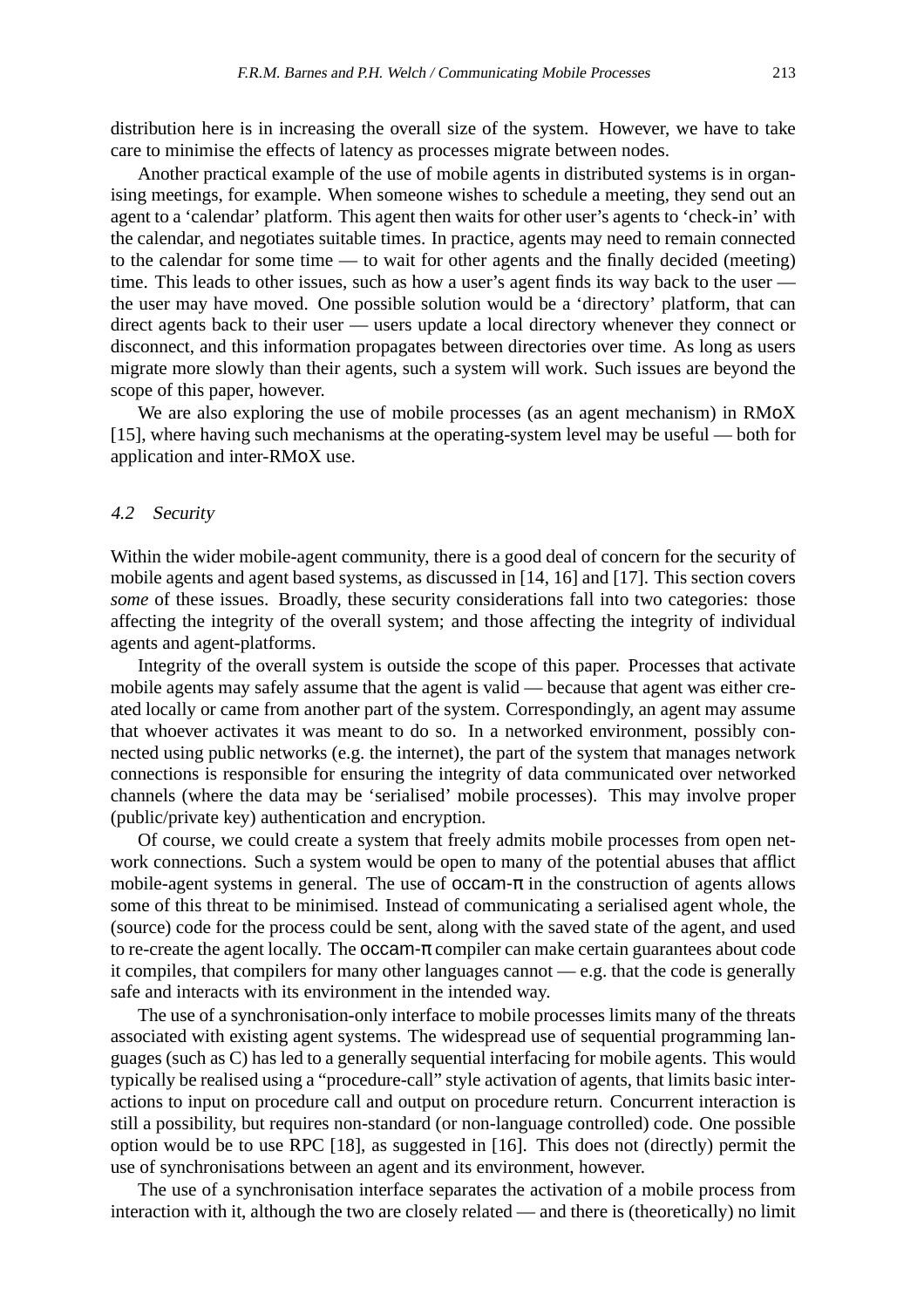to the amount of interaction that may occur during a single activation. To ensure correctness of those interactions, the 'TRACES' extension described in [19] could be used — although this is unsupported by the current  $occam-\pi$  compiler. This extension would enable to the compiler to check that both the agent and its environment conform to some pre-defined pattern of interaction (by specifying the CSP *traces* of those interactions). This mechanism, once implemented, will be able to define an important part of the *Contract*, described in section 3.2.

## **5 Implementation**

Supporting the mobile processes as described here has required reasonably large modifications to the occam- $\pi$  compiler used by KRoC [20, 21]. The most complex of these modifications is supporting the 'SUSPEND' functionality — which if not carefully managed could result in disaster (e.g. new activations contaminated with an old environment).

Mobile process variables (e.g. "MOBILE IO p") are implemented in a similar way to mobile channel-end variables — a single word in the process workspace that points to a block of dynamically allocated memory. This dynamically allocated block, ranging from 12 to 16 words in size, contains general information about the process, pointers to the process memories, and a *barrier* [22] that is used to hold suspended processes. Figure 6 shows the structure of this mobile-process descriptor.



Figure 6: Structure of mobile-process descriptor

Mobile processes that do *not* suspend require very little special treatment — to the point where their activations are treated as ordinary PROC calls. However, once that mobile process has terminated, it may not be re-activated. This is implemented by setting the *reactivationaddress* of the terminated process to code that raises a run-time error, or in 'stop' error-mode, deschedules the process attempting the activation.

Processes that *do* suspend require a certain amount of special treatment, largely in the code-generator. Because a mobile process may suspend mid-execution, there is a potential problem with parameters that have been abbreviated internally. Returning to the earlier parallel 'integrate', for example:

```
MOBILE PROC integrate.suspend.2 (CHAN INT in?, out!, CHAN BOOL suspend?)
IMPLEMENTS IO.SUSPEND
 CHAN OK.INT a, b, c:
 CHAN INT d:
 PAR
    suspend (in?, kill?, a!)
    plus.suspend (a?, d?, b!)
    delta.suspend (b?, c!, out!)
    prefix.suspend (0, c?, d!)
:
```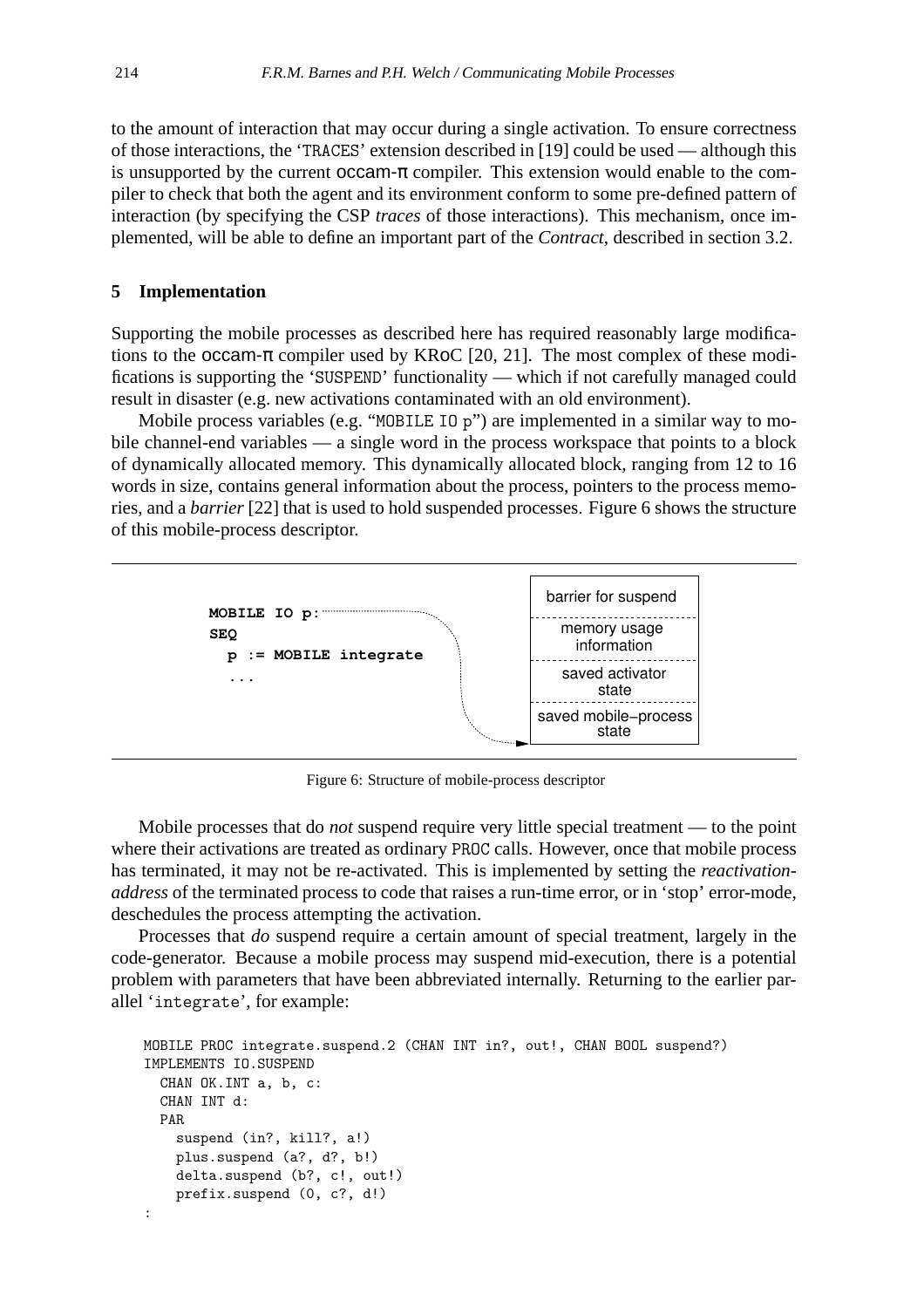When this code is activated for the first time, it sets up a network of sub-processes, connecting channels in the interface to those sub-processes. The usual implementation of channel parameter-passing (and abbreviations) is to simply copy the channel-pointer. When the subprocesses 'SUSPEND', the mobile process is shut-down and control returns to the activating process. A subsequent reactivation may be to a different environment, that would render the interface originating channel-pointers inside 'plus.suspend', 'delta.suspend' and 'int.suspend' useless — as they contain channel addresses that came from the environment of the first activation.

This problem is solved by adding an extra layer of indirection in the implementation of channel-parameters. That is, instead of passing a channel-address as a parameter, a *pointer* to the channel-address is passed. This does not apply to the activation, however — that gets channel-pointers for channel parameters. When setting up the sub-processes, the compiler passes addresses that are inside the workspace of the mobile process, for both external and local channels. Local channels require an additional address temporary, since they are the channel themselves.

Inside the sub-processes, the indirect channel-pointers must be dereferenced before communication is attempted. Three new ETC [23] 'specials' have been added for this, that dereference the virtual-transputer A, B and C registers respectively. These instructions are generated immediately prior to communication. The compiler could produce the same result using the traditional "LDNL 0" (load non-local at word offset 0). This, however, would require a more substantial modification to the compiler, that is currently largely unaware of general pointers-to-pointers.

#### 5.1 Suspending Mobile Processes

The idea to collect suspended parallel processes on a barrier — in order to support suspension of entire process networks, rather than just a single process — was suggested by Tony Hoare and documented in [24]. When a mobile process is initially created, the barrier's 'enrolled' count is set to 1. The compiler automatically generates code to enroll and resign parallel processes as they are created and destroyed. When the last parallel process 'SUSPEND's, or resigns, it will complete the barrier and return control to the activating process. When reactivated, the processes blocked in the barrier are put back on the run-queue.

The code that enrolls processes on a barrier is relatively trivial — the barrier count is incremented by *n*−1, where *n* is the number of parallel processes. The code that synchronises (on 'SUSPEND') and resigns processes from a barrier is not trivial, since both may complete the barrier synchronisation. Rather than being generated in-line, this code is built into the run-time library (written in '*virtual transputer*' assembly language). Compile-time constants required by the code (e.g. offset of the 'count' field within the barrier) are made available as pre-processor variables. Having this code external to the compiler reduces the complexity of the compiler and size of the generated code, at the expense of a slightly longer run-time. However, having the operation identified explicitly (by a procedure call) allows for future optimisation — the native-code translator (tranx86) *could* replace the procedure call with an optimised native-code version of the operation.

#### 5.2 Implementing Mobile Process Communication

For communication and assignment of mobile processes, existing mobile-related code and instructions are used. Within a single system, communication and assignment are simply the moving of a pointer (to the mobile-process descriptor) between processes (or variables in the case of assignment). As with other dynamic mobiles, "old" processes are freed rather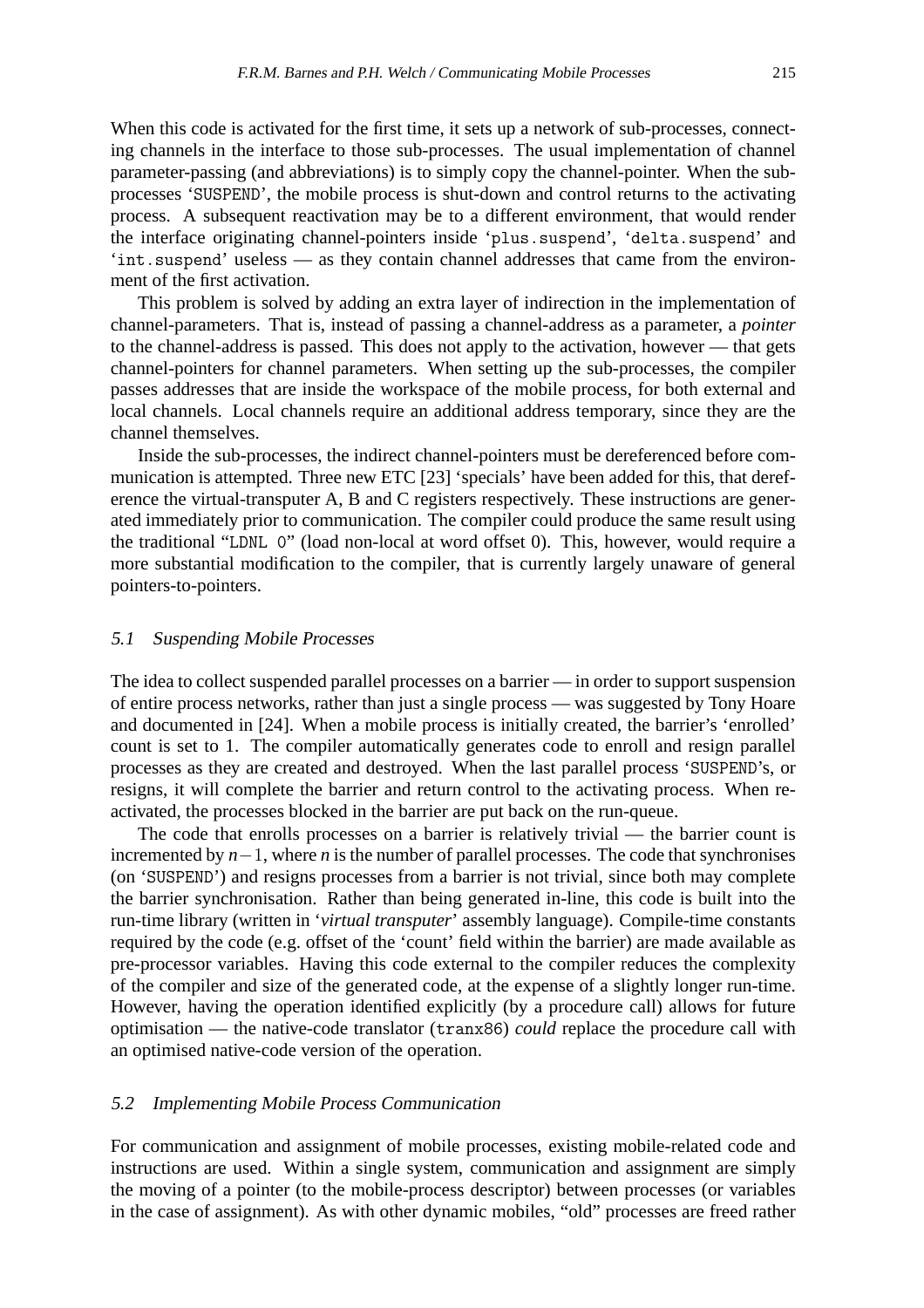than being moved into source of the communication or assignment — as happens for static mobiles.

Mobile processes can be duplicated using the 'CLONE' operator. This returns a copy of the mobile process operand, that is left defined. Supporting 'CLONE' requires knowledge about the workspace (and possibly vectorspace and mobilespace) layout of the process, so that any pointer values are correctly adjusted and other dynamic (mobile) state also 'CLONE'd (a *deep* copy). The one restriction is that any mobile process containing an *unshared* channelbundle end may not be cloned — because that channel-bundle end cannot be duplicated using 'CLONE' (since that would break its *unshared* semantics!).

'Serialisation' of mobile processes is possible using the built-in 'ENCODE.CHANNEL' and 'DECODE.CHANNEL' processes, that were developed for KRoC.net [25]. 'DECODE.CHANNEL' would input a mobile process, then output a dynamic mobile BYTE array containing the position-independent state of the process, in addition to general information about the process, e.g. memory-requirements and a reference to the code that implements the process. The serialised state although position-independent, will still be architecture and layout dependant — e.g. the byte-ordering in words and the layout of individual variables in the process's workspace. Thus when communicating mobile processes between heterogeneous architectures, some (non-trivial) conversion may be required.

# 5.3 Performance

The implementation of mobile processes is, on the whole, very lightweight. At the time of writing, the parts of the implementation that are in place are still somewhat experimental, and so have not been optimised.

Measured on an 800 MHz Pentium-III, the time required to create and destroy a basic process (that does not take any visible parameters) is around 450ns — and when the dynamic memory required is immediately available from one of the free-memory lists. Including a complete activation raises the time to around 550ns, giving an approximate activationdeactivation time of 100ns.

Including a SUSPEND and activating the process twice takes approximately 920ns. Thus, the time required to suspend a process and then reactivate it is approximately 370ns.

These times are for a very simple process — that does not have either vectorspace or mobilespace. For more complex mobile processes (e.g. those that take parameters) the time required to activate the process will increase.

## **6 Conclusions and Future Work**

This paper has described a new model for mobile processes in  $occam-\pi$ , that provides code and channel mobility (ideas from the  $\pi$ -calculus) with the discipline and rigour of **occam** and composable semantics of CSP. Mobile processes complement mobile channels [4, 9, 10] the  $occam-\pi$  programmer with powerful new tools for directly, safely and efficiently capturing the dynamic aspects of complex large-scale systems — e.g. multi-layer modelling of microorganisms and their environments (the *In Vivo*  $\Leftrightarrow$  *In Silico* Grand Challenge [26, 27]) and process migration (agents) in distributed systems.

Currently, there is limited support for creating 'CLONE's of a mobile process. This, and 'serialisation' using 'DECODE.CHANNEL' or other means, requires the suspend process to be made independent of its location in memory. In order to do this, the run-time system (or compiler-generated code) needs a *memory-map* for each of the process's memories that contain pointers — i.e. workspace, vectorspace and optionally mobilespace. The compiler-side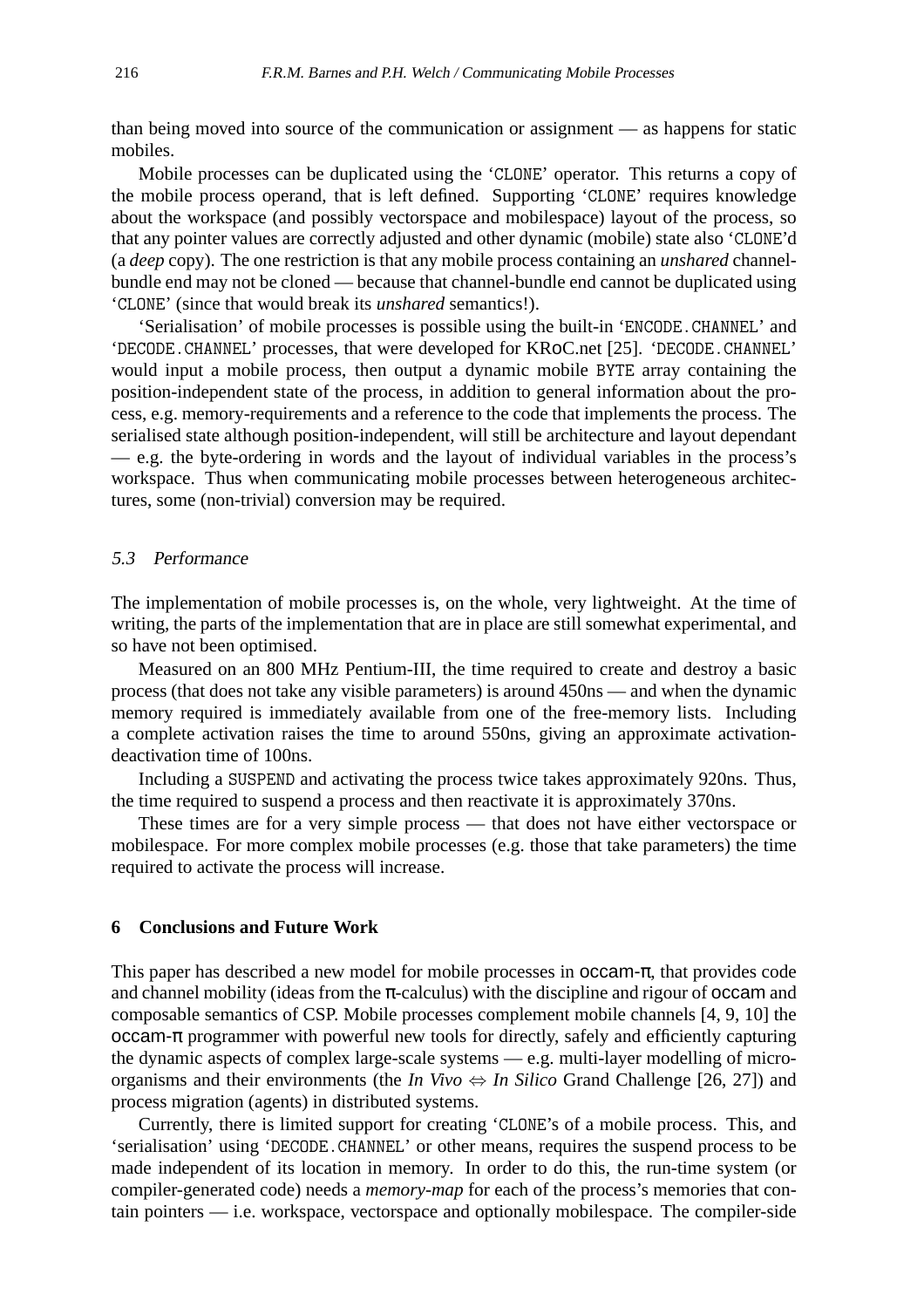of KRoC.net [28] will also require this support so that it may transport mobile processes between separate memory-spaces.

At the time of writing, the compiler produces this information for some, but not all, pointer-types in the process workspace — CLONE works for very basic processes. We hope to complete this support, and therefore support for CLONE and serialisation in the near future.

## **Acknowledgements**

We are grateful to Tony Hoare for his insights and advice on suspending parallel process networks [24]. We also wish to thank colleagues and other members of the concurrency research group, in particular David Wood, Christian Jacobsen and Mario Schweigler for their input and advice.

The authors would additionally like to thank the anonymous reviewers for their feedback on an earlier revision of this paper.

# **References**

- [1] C.A.R. Hoare. *Communicating Sequential Processes*. Prentice-Hall, 1985. ISBN: 0-13-153271-5.
- [2] Steve Schneider. *Concurrent and Real-time Systems The CSP Approach*. Wiley and Sons Ltd., UK, Baffins Lane, Chichester, UK, 2000. ISBN: 0-471-62373-3.
- [3] R. Milner, J. Parrow, and D. Walker. A Calculus of Mobile Processes parts I and II. *Journal of Information and Computation*, 100:1–77, 1992. Available as technical report: ECS-LFCS-89-85/86, University of Edinburgh, UK.
- [4] F.R.M. Barnes and P.H. Welch. Prioritised dynamic communicating and mobile processes. *IEE Proceedings – Software*, 150(2), April 2003.
- [5] C.A.R. Hoare. Unified Theories of Programming. Technical report, Oxford University Computing Laboratory, July 1994. Available at: http://users.comlab.ox.ac.uk/tony.hoare/publications.html.
- [6] Xinbei Tang and Jim Woodcock. Travelling processes. In Dexter Kozen, editor, *The 7the International Conference on Mathematics of Program Construction*, Lecture Notes in Computer Science, Stirling, Scotland, UK, July 2004. Springer-Verlag. To Appear.
- [7] P.H. Welch. Graceful Termination Graceful Resetting. In *Applying Transputer-Based Parallel Machines, Proceedings of OUG 10*, pages 310–317, Enschede, Netherlands, April 1989. Occam User Group, IOS Press, Netherlands. ISBN 90 5199 007 3.
- [8] F.R.M. Barnes and P.H. Welch. Mobile Data, Dynamic Allocation and Zero Aliasing: an occam Experiment. In Alan Chalmers, Majid Mirmehdi, and Henk Muller, editors, *Communicating Process Architectures 2001*, volume 59 of *Concurrent Systems Engineering*, pages 243–264, Amsterdam, The Netherlands, September 2001. WoTUG, IOS Press. ISBN: 1-58603-202-X.
- [9] F.R.M. Barnes and P.H. Welch. Prioritised Dynamic Communicating Processes: Part I. In James Pascoe, Peter Welch, Roger Loader, and Vaidy Sunderam, editors, *Communicating Process Architectures 2002*, WoTUG-25, Concurrent Systems Engineering, pages 331–361, IOS Press, Amsterdam, The Netherlands, September 2002. ISBN: 1-58603-268-2.
- [10] F.R.M. Barnes and P.H. Welch. Prioritised Dynamic Communicating Processes: Part II. In James Pascoe, Peter Welch, Roger Loader, and Vaidy Sunderam, editors, *Communicating Process Architectures 2002*, WoTUG-25, Concurrent Systems Engineering, pages 363–380, IOS Press, Amsterdam, The Netherlands, September 2002. ISBN: 1-58603-268-2.
- [11] J.C.P. Woodcock and A.L.C. Cavalcanti. The Semantics of Circus. In *ZB 2002: Formal Specification and Development in Z and B*, volume 2272 of *Lecture Notes in Computer Science*, pages 184–203. Springer-Verlag, 2002.